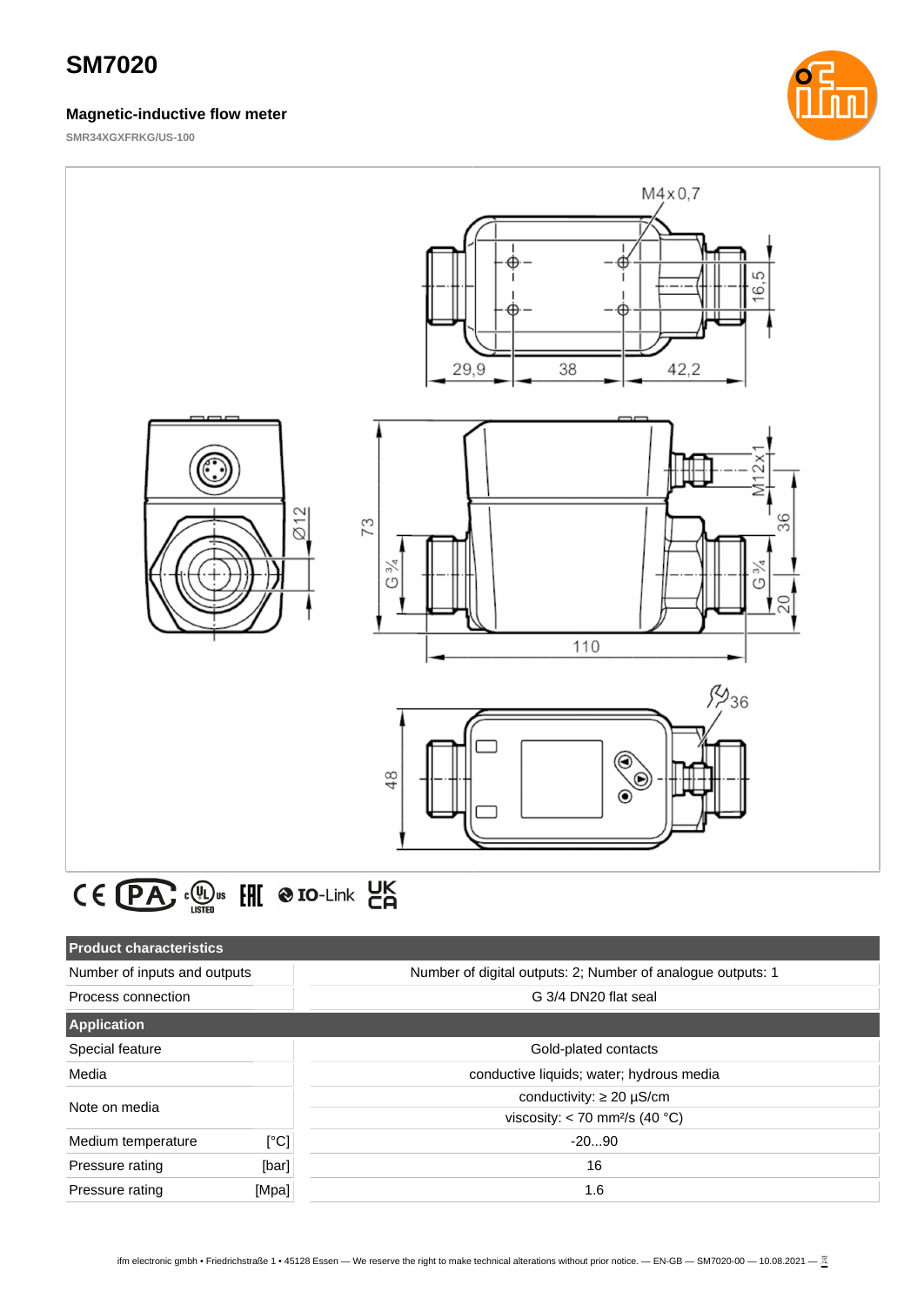### **Magnetic-inductive flow meter**



**SMR34XGXFRKG/US-100**

| <b>Electrical data</b>                                                                      |            |                                                                                            |                                            |                   |                 |  |
|---------------------------------------------------------------------------------------------|------------|--------------------------------------------------------------------------------------------|--------------------------------------------|-------------------|-----------------|--|
| Operating voltage                                                                           | [V]        |                                                                                            | 1830 DC; (according to EN 50178 SELV/PELV) |                   |                 |  |
| Current consumption                                                                         | [mA]       | ${}_{<80}$                                                                                 |                                            |                   |                 |  |
| <b>Protection class</b>                                                                     |            | Ш                                                                                          |                                            |                   |                 |  |
| Reverse polarity protection                                                                 |            | yes                                                                                        |                                            |                   |                 |  |
| Power-on delay time                                                                         | [s]        | 5                                                                                          |                                            |                   |                 |  |
| Inputs / outputs                                                                            |            |                                                                                            |                                            |                   |                 |  |
| Number of inputs and outputs<br>Number of digital outputs: 2; Number of analogue outputs: 1 |            |                                                                                            |                                            |                   |                 |  |
| <b>Inputs</b>                                                                               |            |                                                                                            |                                            |                   |                 |  |
| Inputs                                                                                      |            |                                                                                            |                                            | counter reset     |                 |  |
| <b>Outputs</b>                                                                              |            |                                                                                            |                                            |                   |                 |  |
| Total number of outputs                                                                     |            |                                                                                            |                                            | 2                 |                 |  |
| Output signal                                                                               |            | switching signal; analogue signal; pulse signal; IO-Link; frequency signal; (configurable) |                                            |                   |                 |  |
| Electrical design                                                                           |            | PNP/NPN                                                                                    |                                            |                   |                 |  |
| Number of digital outputs                                                                   |            | 2                                                                                          |                                            |                   |                 |  |
| Output function                                                                             |            | normally open / normally closed; (parameterisable)                                         |                                            |                   |                 |  |
| Max. voltage drop switching<br>output DC                                                    | [V]        |                                                                                            |                                            | $\overline{c}$    |                 |  |
| Permanent current rating of<br>switching output DC                                          | [mA]       | 100                                                                                        |                                            |                   |                 |  |
| Number of analogue outputs                                                                  |            | 1                                                                                          |                                            |                   |                 |  |
| Analogue current output                                                                     | [mA]       | 420; (scalable)                                                                            |                                            |                   |                 |  |
| Max. load                                                                                   | $[\Omega]$ | 500                                                                                        |                                            |                   |                 |  |
| Pulse output                                                                                |            | flow rate meter                                                                            |                                            |                   |                 |  |
| Short-circuit protection                                                                    |            | yes                                                                                        |                                            |                   |                 |  |
| Type of short-circuit<br>protection                                                         |            | pulsed                                                                                     |                                            |                   |                 |  |
| Overload protection                                                                         |            |                                                                                            | yes                                        |                   |                 |  |
| <b>Measuring/setting range</b>                                                              |            |                                                                                            |                                            |                   |                 |  |
| Measuring range                                                                             |            | 0.175 l/min                                                                                | 0.0064.5 m <sup>3</sup> /h                 | 1.21190 gph       | 0.0219.82 gpm   |  |
| Display range                                                                               |            | -9090 l/min                                                                                | $-5.45.4$ m <sup>3</sup> /h                | -1426.81426.8 gph | -23.7823.78 gpm |  |
| Resolution                                                                                  |            | $0.1$ I/min                                                                                | $0.006$ m <sup>3</sup> /h                  | $0.6$ gph         | $0.01$ gpm      |  |
| Set point SP                                                                                |            | 0.575 l/min                                                                                | $0.034.5$ m <sup>3</sup> /h                | 8.41189 gph       | 0.1419.81 gpm   |  |
| Reset point rP                                                                              |            | 0.174.6 l/min                                                                              | $0.0064.48$ m <sup>3</sup> /h              | 1.21183 gph       | 0.0319.71 gpm   |  |
| Analogue start point ASP                                                                    |            | 059.9 l/min                                                                                | $03.6$ m $3/h$                             | 0950 gph          | $015.82$ gpm    |  |
| Analogue end point AEP                                                                      |            | 15.175 l/min                                                                               | $0.94.5$ m $3/h$                           | 2401189 gph       | 3.9919.81 gpm   |  |
| Low flow cut-off LFC                                                                        |            | $0.13.8$ l/min                                                                             | $0.0060.23$ m <sup>3</sup> /h              | 1.859.4 gph       | 0.030.99 gpm    |  |
| Frequency end point, FEP                                                                    |            | 15.175 l/min                                                                               | $0.94.5$ m <sup>3</sup> /h                 | 2401189 gph       | 3.9919.81 gpm   |  |
| Frequency at the end point<br><b>FRP</b>                                                    | [Hz]       | 110000                                                                                     |                                            |                   |                 |  |
| Volumetric flow quantity monitoring                                                         |            |                                                                                            |                                            |                   |                 |  |
| Pulse length                                                                                | [s]        | 0.0032                                                                                     |                                            |                   |                 |  |
| Pulse value                                                                                 |            | 0.0199990000                                                                               |                                            |                   |                 |  |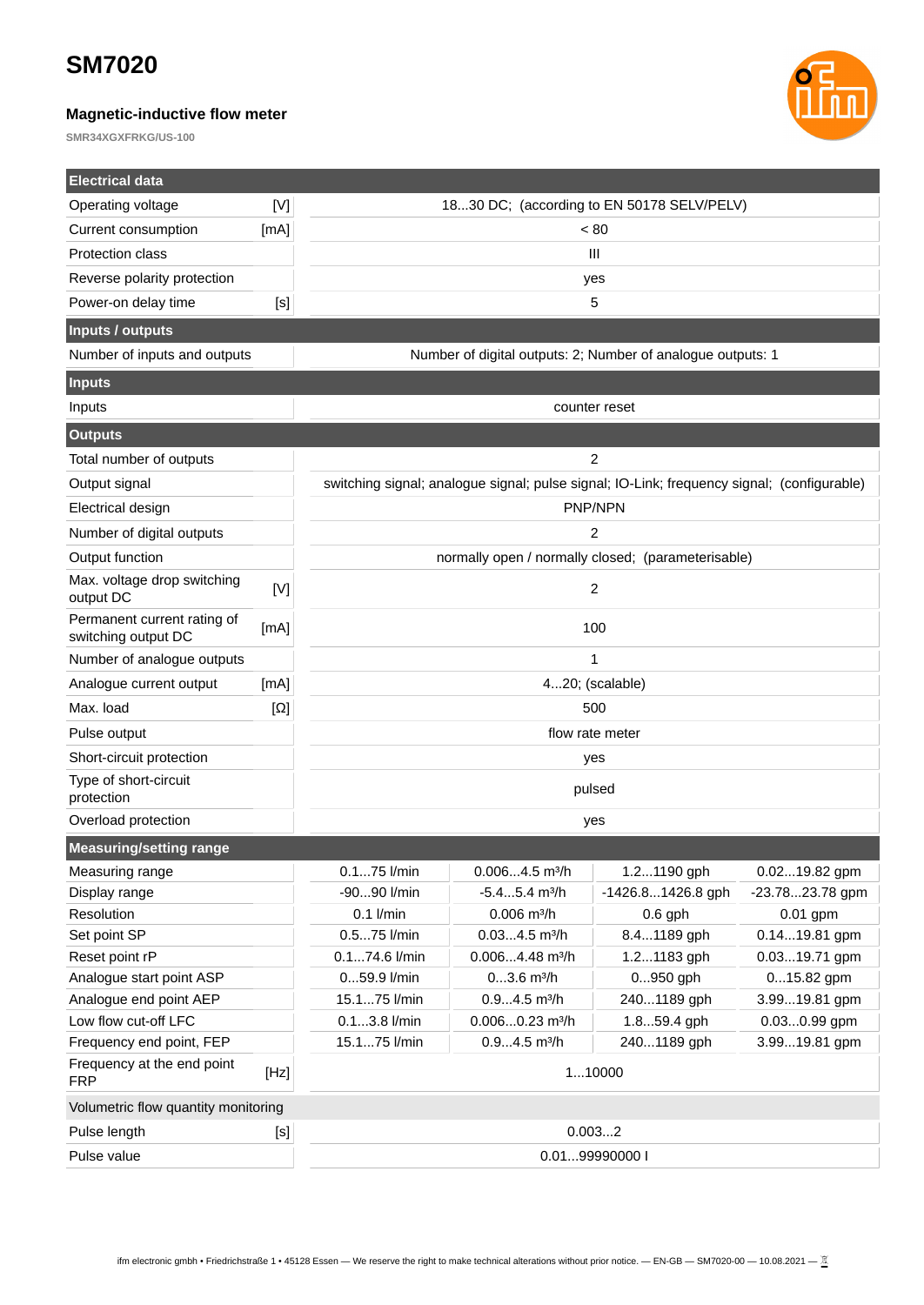### **Magnetic-inductive flow meter**

**SMR34XGXFRKG/US-100**



| Temperature monitoring                  |                           |                                                                                                                                                                            |          |  |
|-----------------------------------------|---------------------------|----------------------------------------------------------------------------------------------------------------------------------------------------------------------------|----------|--|
| Measuring range                         | [°C]                      | $-2090$                                                                                                                                                                    |          |  |
| Display range                           | [°C]                      | $-42112$                                                                                                                                                                   |          |  |
| Resolution                              | [°C]                      | 0.1                                                                                                                                                                        |          |  |
| Set point SP                            | [°C]                      | $-19.690$                                                                                                                                                                  |          |  |
| Reset point rP                          | [°C]                      | $-2089.6$                                                                                                                                                                  |          |  |
| Analogue start point                    | [°C]                      | $-2068$                                                                                                                                                                    |          |  |
| Analogue end point                      | [°C]                      | 290                                                                                                                                                                        |          |  |
| In steps of                             | [°C]                      | 0.1                                                                                                                                                                        |          |  |
| <b>Accuracy / deviations</b>            |                           |                                                                                                                                                                            |          |  |
| Flow monitoring                         |                           |                                                                                                                                                                            |          |  |
| Accuracy (in the measuring<br>range)    |                           | $\pm$ (0,8 % MW + 0,2 % MEW)                                                                                                                                               |          |  |
| Repeatability                           |                           | ± 0,2 % MEW                                                                                                                                                                |          |  |
| Temperature monitoring                  |                           |                                                                                                                                                                            |          |  |
| Accuracy                                | [K]                       | ± 2,5 (Q > 5 % MEW)                                                                                                                                                        |          |  |
| <b>Response times</b>                   |                           |                                                                                                                                                                            |          |  |
| Flow monitoring                         |                           |                                                                                                                                                                            |          |  |
| Start-up delay                          | $\left[\mathsf{s}\right]$ | 050                                                                                                                                                                        |          |  |
| Response time                           | $[{\sf S}]$               | $< 0.25$ ; (dAP = 0, T09)                                                                                                                                                  |          |  |
| Damping for the switching<br>output dAP | [s]                       | 05                                                                                                                                                                         |          |  |
| Temperature monitoring                  |                           |                                                                                                                                                                            |          |  |
| Response time                           | $[{\mathsf s}]$           | 15; (Q > 10 % MEW, T09)                                                                                                                                                    |          |  |
| Software / programming                  |                           |                                                                                                                                                                            |          |  |
| Parameter setting options               |                           | hysteresis / window; normally open / normally closed; switching logic; frequency<br>output; current/pulse output; start-up delay; display can be deactivated; Display unit |          |  |
| <b>Interfaces</b>                       |                           |                                                                                                                                                                            |          |  |
| Communication interface                 |                           | IO-Link                                                                                                                                                                    |          |  |
| Transmission type                       |                           | COM2 (38,4 kBaud)                                                                                                                                                          |          |  |
| IO-Link revision                        |                           | 1.1                                                                                                                                                                        |          |  |
| SDCI standard                           |                           | IEC 61131-9                                                                                                                                                                |          |  |
| Profiles                                |                           | Smart Sensor: Process Data Variable; Device Identification, Device Diagnosis                                                                                               |          |  |
| SIO mode                                |                           | yes                                                                                                                                                                        |          |  |
| Required master port type               |                           | Α                                                                                                                                                                          |          |  |
| Process data analogue                   |                           | 3                                                                                                                                                                          |          |  |
| Process data binary                     |                           | $\overline{c}$                                                                                                                                                             |          |  |
| Min. process cycle time                 | [ms]                      | 6                                                                                                                                                                          |          |  |
| <b>Supported DeviceIDs</b>              |                           | Type of operation                                                                                                                                                          | DeviceID |  |
|                                         |                           | Default                                                                                                                                                                    | 955      |  |
| <b>Operating conditions</b>             |                           |                                                                                                                                                                            |          |  |
| Ambient temperature                     | [°C]                      | $-2060$                                                                                                                                                                    |          |  |
| Storage temperature                     | [°C]                      | $-2580$                                                                                                                                                                    |          |  |
| Protection                              |                           | IP 65; IP 67                                                                                                                                                               |          |  |

ifm electronic gmbh • Friedrichstraße 1 • 45128 Essen — We reserve the right to make technical alterations without prior notice. — EN-GB — SM7020-00 — 10.08.2021 —  $\frac{X}{2}$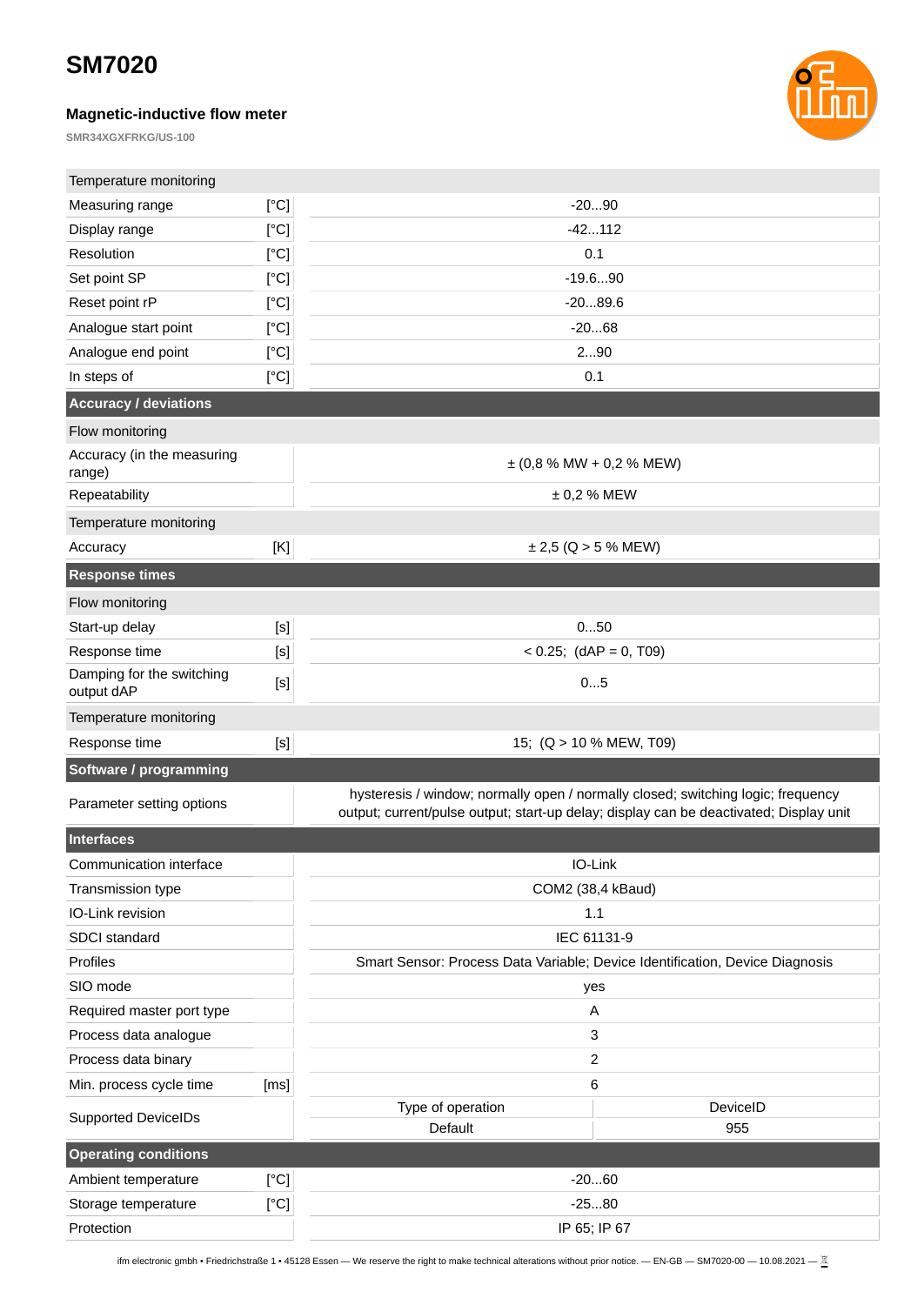### **Magnetic-inductive flow meter**



**SMR34XGXFRKG/US-100**

| DIN EN 60947-5-9                                                                      |                                                                                |  |
|---------------------------------------------------------------------------------------|--------------------------------------------------------------------------------|--|
| model number                                                                          | 006MI                                                                          |  |
| accuracy class                                                                        |                                                                                |  |
| maximum allowable error<br>± 1.0 % FS                                                 |                                                                                |  |
| $Q$ (min)                                                                             | 0,006 m <sup>3</sup> /h                                                        |  |
| Q(t)                                                                                  |                                                                                |  |
| $Q$ (max)                                                                             | $4.5 \text{ m}^3/h$                                                            |  |
| <b>DIN IEC 68-2-27</b>                                                                | 20 g (11 ms)                                                                   |  |
| DIN IEC 68-2-6:                                                                       | 5 g (102000 Hz)                                                                |  |
| 114                                                                                   |                                                                                |  |
| UL Approval no.                                                                       | 1014                                                                           |  |
| File number UL                                                                        | E174189                                                                        |  |
| Sound engineering practice; can be used for group 2 fluids; group 1 fluids on request |                                                                                |  |
|                                                                                       |                                                                                |  |
| 797.5                                                                                 |                                                                                |  |
|                                                                                       |                                                                                |  |
|                                                                                       | stainless steel (1.4408/316); stainless steel (1.4404 / 316L); PC; PBT+PC-GF30 |  |
|                                                                                       | stainless steel (1.4404 / 316L); PEEK; carbon fibre PEEK; FKM; Centellen       |  |
|                                                                                       | G 3/4 DN20 flat seal                                                           |  |
|                                                                                       |                                                                                |  |
|                                                                                       | colour display 1,44", 128 x 128 pixels                                         |  |
|                                                                                       | 2 x LED, yellow                                                                |  |
|                                                                                       |                                                                                |  |
|                                                                                       | $MW = measured value$                                                          |  |
|                                                                                       | $MEW = Find$ value of the measuring range                                      |  |
|                                                                                       | 1 pcs.                                                                         |  |
|                                                                                       |                                                                                |  |

Connector: 1 x M12; Contacts: gold-plated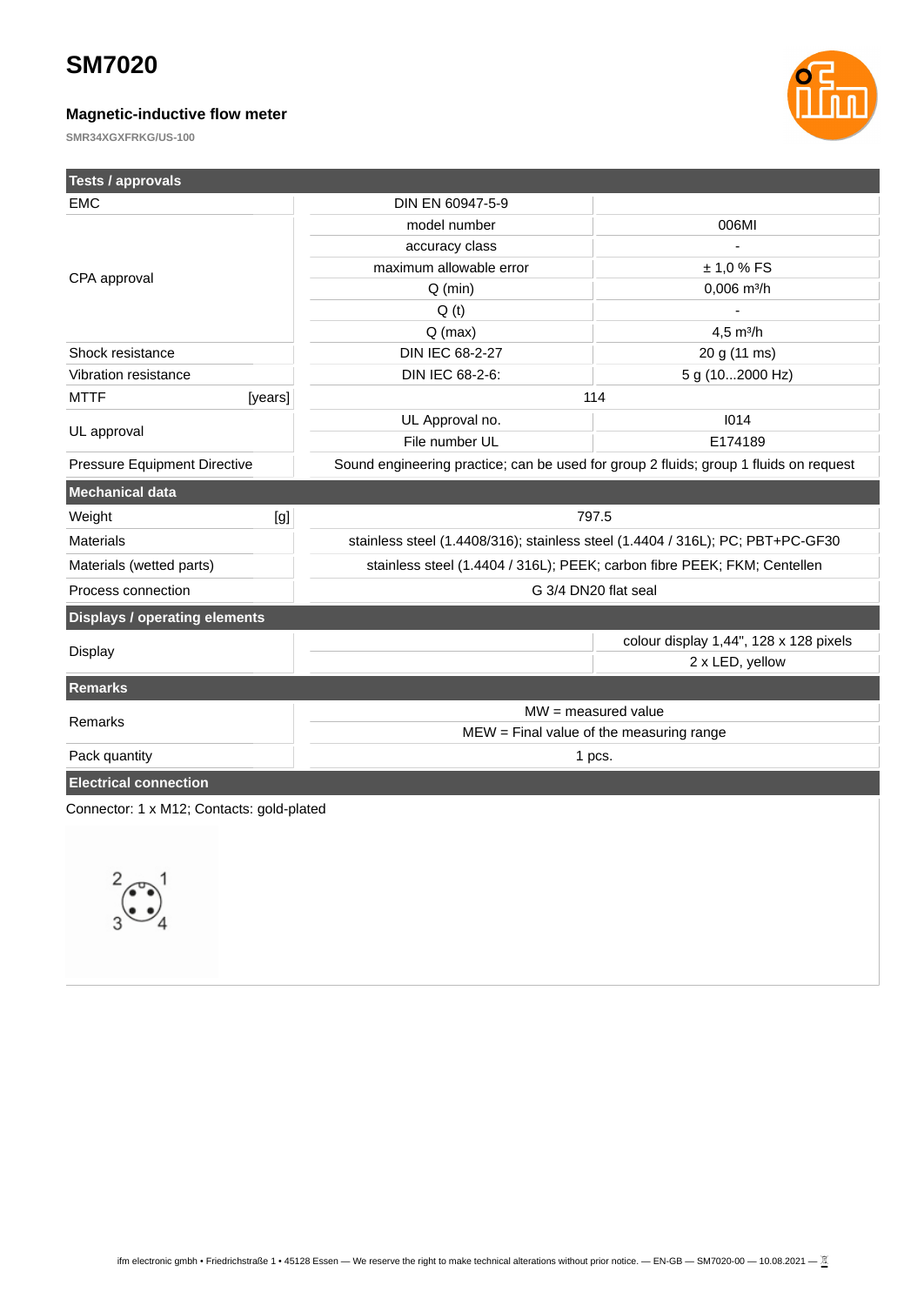#### **Magnetic-inductive flow meter**

**SMR34XGXFRKG/US-100**

#### **Connection**





|                    | colours to DIN EN 60947-5-2                          |
|--------------------|------------------------------------------------------|
| OUT <sub>1</sub> : | switching output volumetric flow quantity monitoring |
|                    | switching output Temperature monitoring              |
|                    | Pulse output quantity meter                          |
|                    | frequency output volumetric flow monitoring          |
|                    | frequency output Temperature monitoring              |
|                    | signal output Preset counter                         |
|                    | IO-Link                                              |
| OUT <sub>2</sub> : | switching output volumetric flow quantity monitoring |
|                    | switching output Temperature monitoring              |
|                    | analogue output flow                                 |
|                    | analogue output temperature                          |
|                    | input counter reset                                  |
|                    | Core colours :                                       |
| $BK =$             | black                                                |
| $BN =$             | brown                                                |
| $BU =$             | blue                                                 |
| $WH =$             | white                                                |
|                    |                                                      |